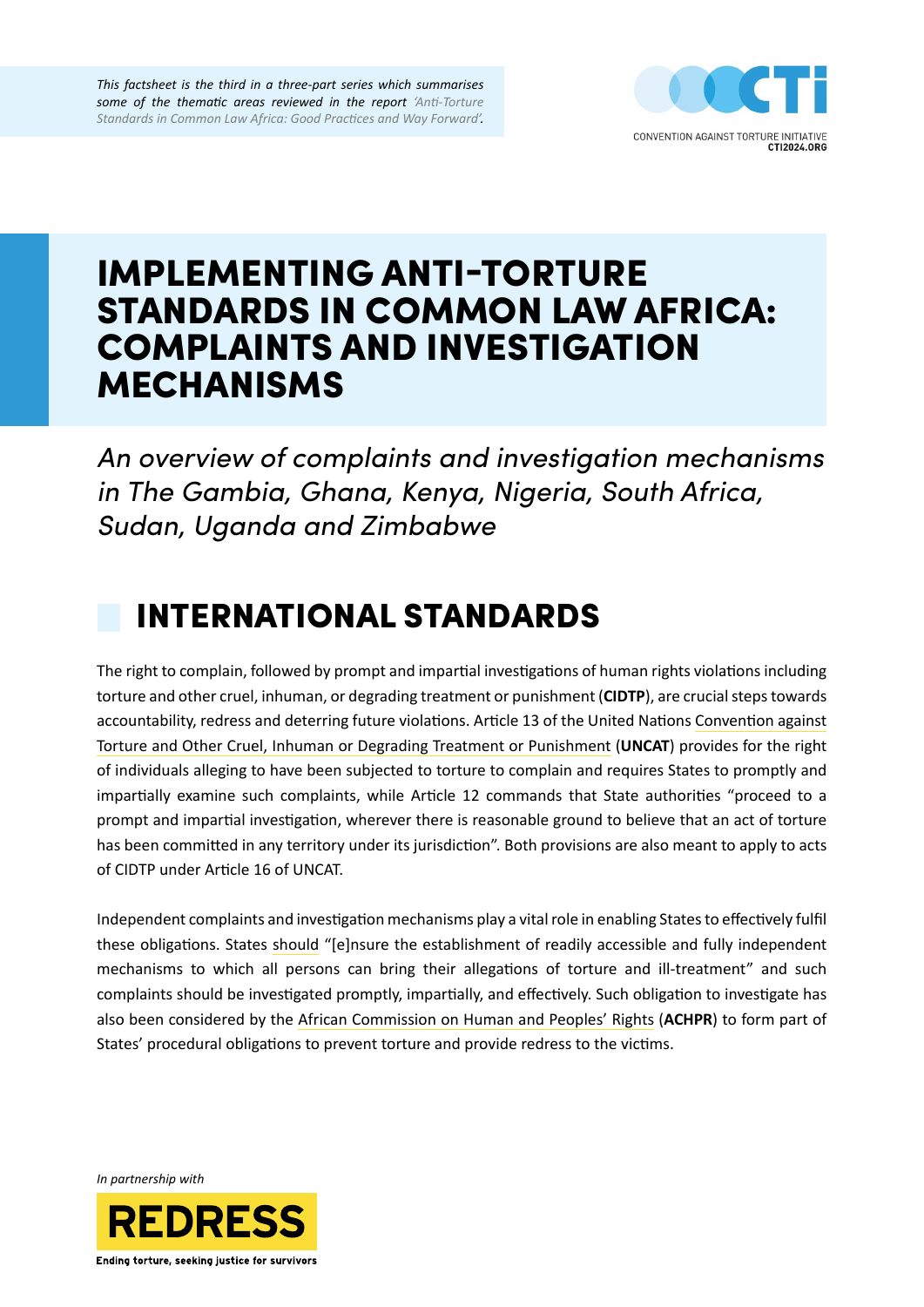#### THE [ISTANBUL PROTOCOL](https://www.ohchr.org/documents/publications/training8rev1en.pdf)

The Istanbul Protocol is a set of international United Nations standards for the effective investigation and documentation of torture and other cruel, inhuman or degrading treatment, and for the reporting of these findings to the judiciary and other investigating bodies.

## NATIONAL LEGAL FRAMEWORK

All the States reviewed have, to some extent, procedures in place to receive and investigate complaints against public officials (such as police officers, prison officials, and other security officers in detention facilities). In addition, all of the States reviewed have established special oversight mechanisms, such as national human rights institutions (**NHRIs**), which are mandated to receive and investigate allegations of human rights abuses including torture.

#### *Examples of complaints mechanisms*



#### **Who is making the complaint?**

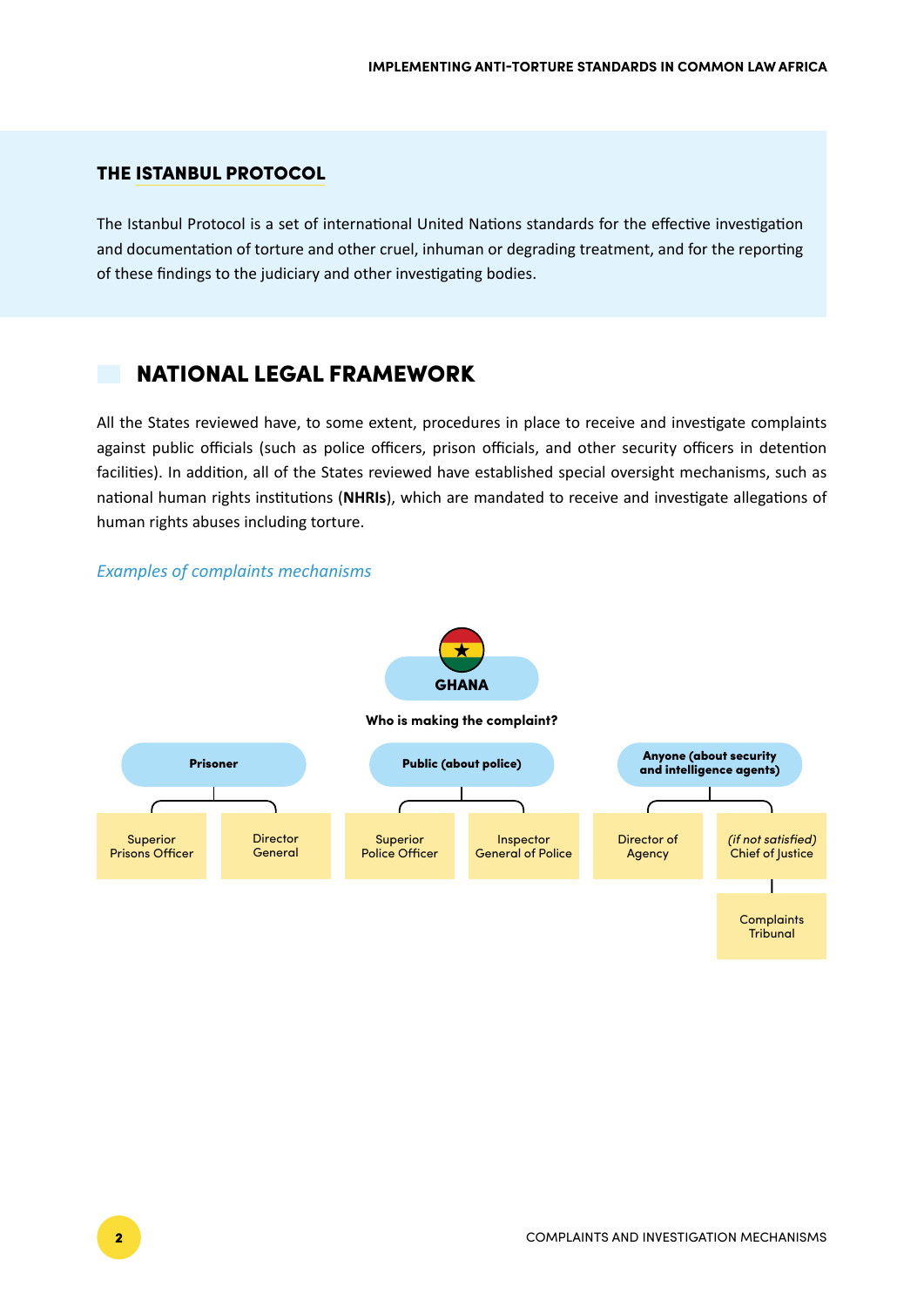

#### **Accountability efforts for excessive use of force in Sudan**

In June 2019, peaceful protesters who attended a sit-in were attacked by security forces, mainly the paramilitary Rapid Support Forces (RSF). More than one hundred civilians were killed and protesters were beaten, raped, intimidated and detained. Later, eight hospitals were forced to close due to the harassment of medics. As a result, the National Independent Investigation Committee was established to achieve justice and accountability for the violations committed in what is now known as the 3 June Massacre. The Committee indicates that they have documented audio-visual evidence with at least 3,200 testimonials, including from victims, family members and military officials. Delays, challenges in the criminal justice legal framework and absence of the principle of criminal liability on the grounds of command or superior responsibility are impeding the progress made by the Committee's work.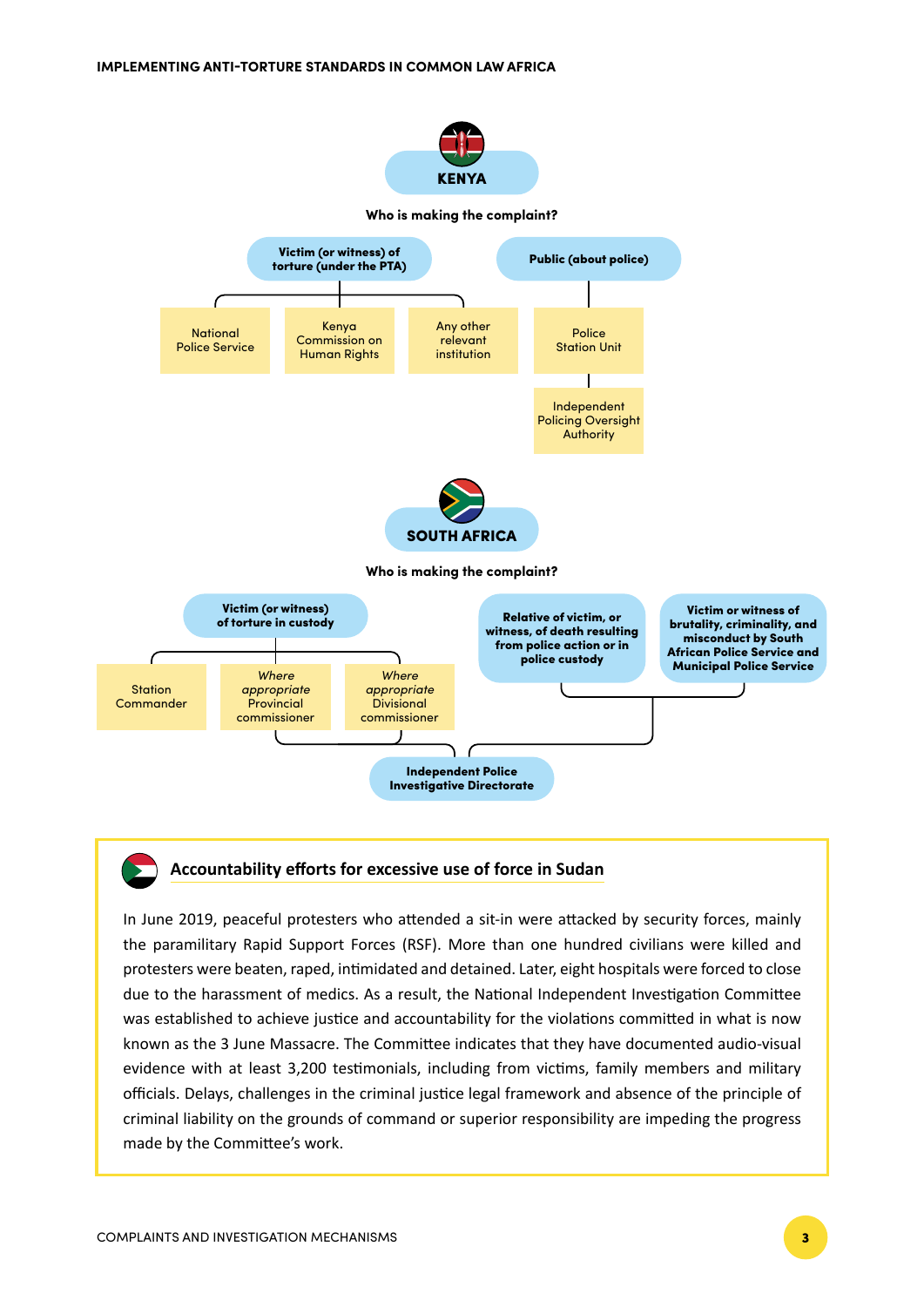#### *National human rights institutions*

The UN [Committee Against Torture](https://documents-dds-ny.un.org/doc/UNDOC/GEN/N01/577/27/IMG/N0157727.pdf?OpenElement) (**CAT**) has recommended that States establish NHRIs to investigate complaints of human rights violations. All reviewed States have such a mechanism in place.

| Ghana               | Commission on Human Rights and Administrative Justice |
|---------------------|-------------------------------------------------------|
| Kenya               | Kenya National Commission on Human Rights             |
| <b>Nigeria</b>      | National Human Rights Commission of Nigeria           |
| <b>South Africa</b> | South Africa Human Rights Commission                  |
| <b>Sudan</b>        | National Human Rights Commission                      |
| Uganda              | Uganda Human Rights Commission                        |
| Zimbabwe            | Zimbabwe Human Rights Commission                      |

### **Initiative in The Gambia**

In an important step towards promoting human rights in the country, and in acceptance of recommendations received during their [Universal Periodic Review](https://www.ohchr.org/EN/HRBodies/UPR/Pages/UPRGMUNContributionsS20.aspx) (**UPR**) in 2010, **The Gambia**  set up a National Human Rights Commission, with a broad mandate, including the investigation of human rights complaints, provided these occurred after the coming into force of the National Human Rights Commission Act or have continued beyond 24 January 2018. For violations before this date, the Truth, Reconciliation and Reparations Commission has the power to investigate based on an ongoing review of priorities, including specific allegations of torture.

## CHALLENGES

While the legal framework and existing institutions highlighted above represent important steps towards accountability, States also face shared challenges related to their investigative efforts. These include barriers to institutional independence, the underreporting of complaints, and a lack of training and funding.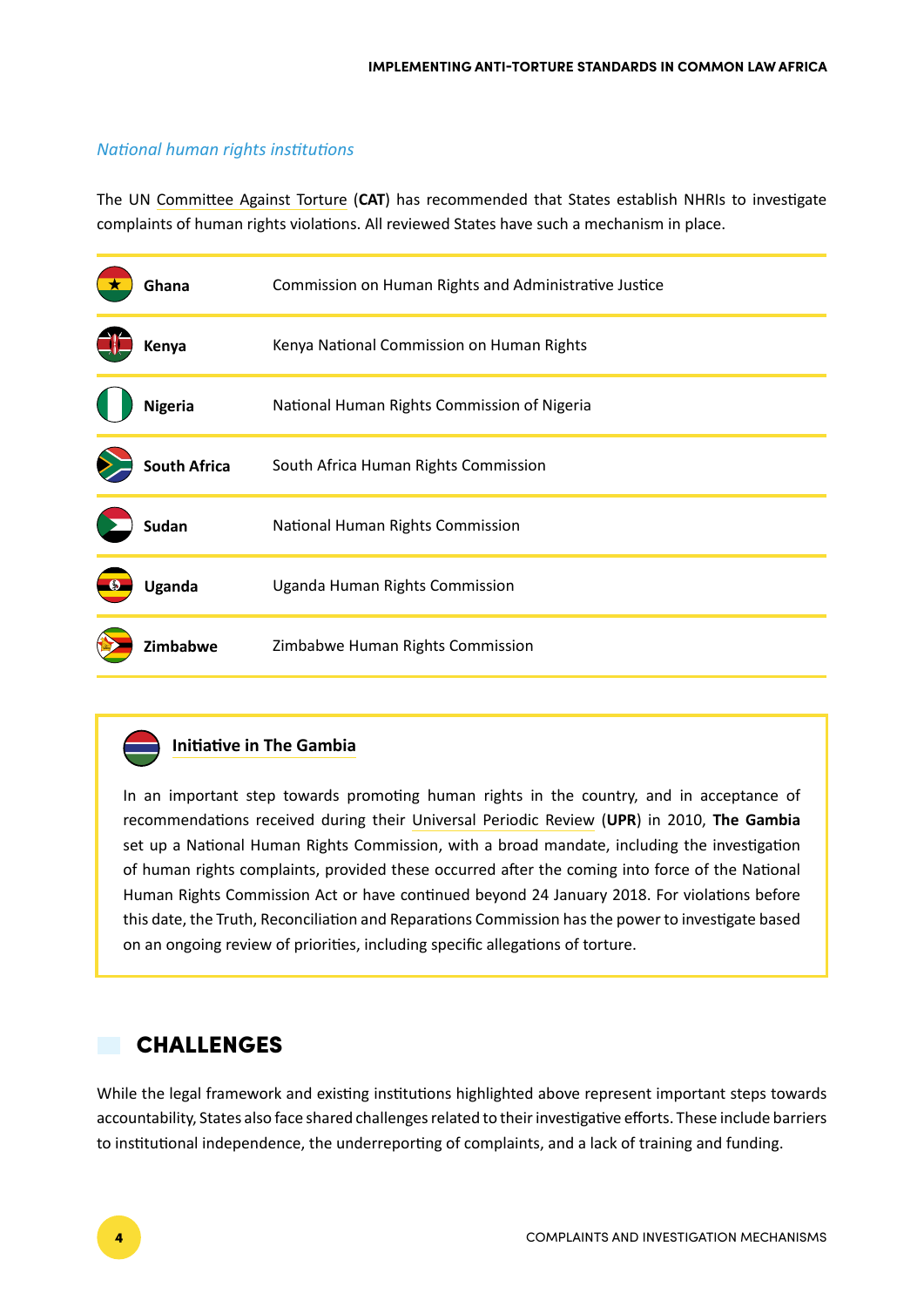#### *A. Maintaining independence*

The independence of investigative mechanisms is not always clear. Circumstances suggestive of a lack of independence include complaints against police officers being investigated by fellow officers; the results of investigations being withheld from the public; political appointments to investigative bodies; and statutory immunities from prosecution.

### *B. Underreporting*

Complainants in States reviewed have reported feeling intimidated and deterred when complaints and investigation mechanisms lack independence. This is a particular challenge in prisons: it has been noted that prisoners "[suffer abuses] in silence" and the number of complaints can be "surprisingly low". Such issues are likely to persist in the absence of adequate safeguards to protect victims from reprisals and other risks associated with making complaints.

### *C. Lack of training and funding*

Lack of training has caused significant delays in the investigative process, including through the mishandling of crime scenes, as well as leading to failures in documenting torture in accordance with the Istanbul Protocol. Similarly, limited financial resources result in slow progress on complaints of torture.



## PROPOSALS FOR STATES

- 1. Ensure complaint mechanisms are effective and easily accessible to all persons, including by providing various options to submit complaints and through various locations throughout the State, and by taking steps to ensure that the public is well-informed about their existence and encourage individuals to make use of their right to complain.
- 2. Enact legislation to ensure that victims, witnesses and any individuals making a complaint against a public official are protected against all ill-treatment or intimidation as a consequence of the complaint or any evidence given.
- 3. Ensure that investigations are carried out promptly, effectively, independently, and in accordance with the Istanbul Protocol.
- 4. Enact legislation and regulatory procedures for judicial review of decisions not to investigate allegations of torture.
- 5. Establish specific independent and impartial bodies (such as Ombudspersons, NHRIs, or Committees) with a mandate to receive complaints, undertake investigations of allegations of torture and other ill-treatment and refer them to the competent authorities, and ensure they are adequately funded in order to effectively and independently carry out such a mandate.